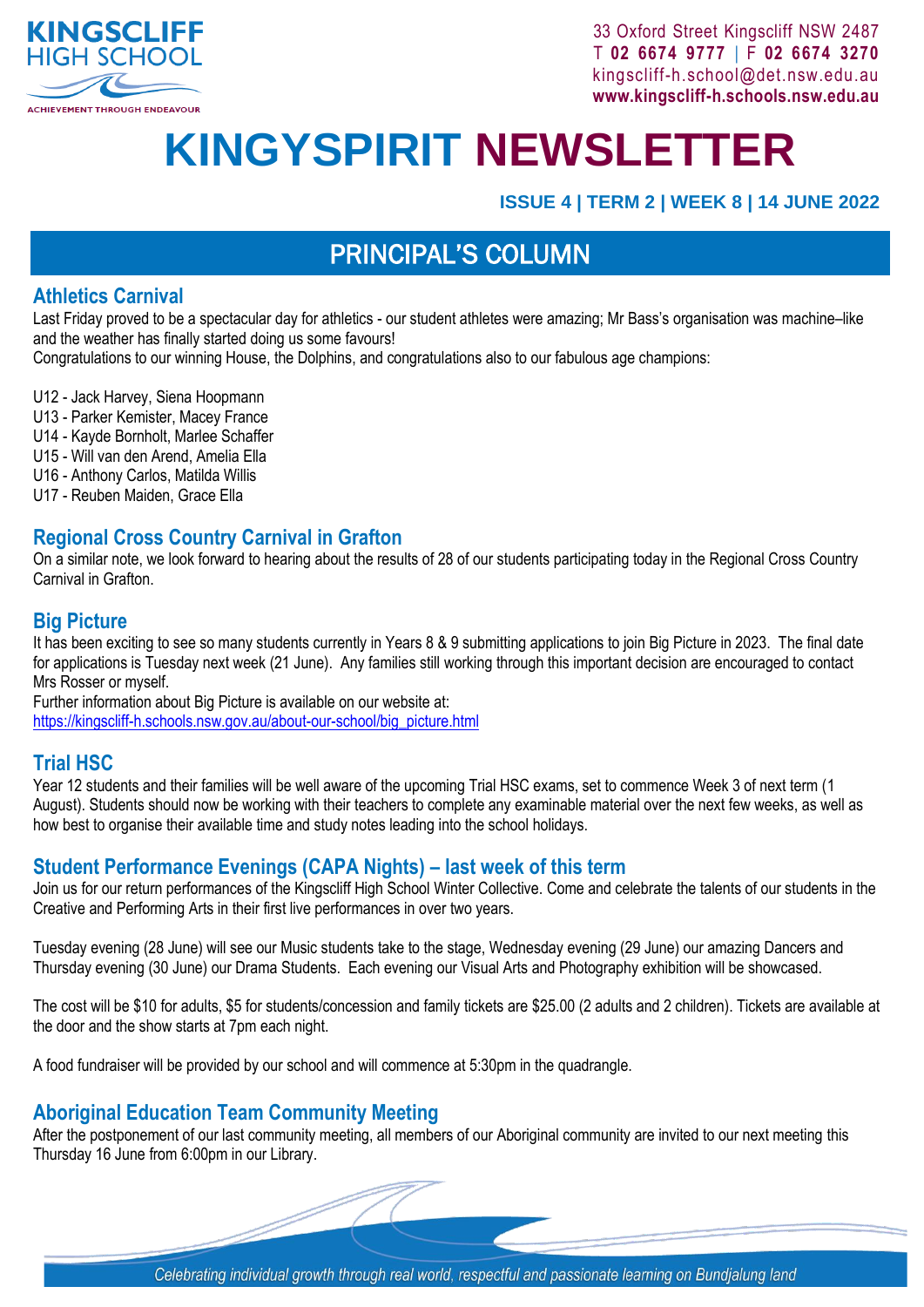

#### **National Reconciliation Week Assembly**

My thanks to Mrs Tina Pidcock and Ms Leweena Williams who joined us for our Reconciliation Week Assembly on Friday 3 June, celebrating the theme "Be Brave Make Change". Thanks also to Lisa McDade from Beyond Broncos for the presentation of rewards for our Aboriginal and Torres Strait Islander girls who have had outstanding attendance.

#### **ATSI Wall of Fame**

A reminder that nominations close next Monday for the latest addition to our ATSI Wall of Fame, celebrating the achievements of Aboriginal and Torres Strait Islander graduates or staff from our school who have gone on to achieve success. Our successful addition will be announced on the following Monday 27 June.

#### **P&C Meeting**

Our next meeting is on next Monday 20 June 2022 at 6:00pm in our Front Office Meeting Rooms. If you are unavailable to attend in person, there is the option to join the meeting online via Microsoft Teams via the following link: [Click here to join the meeting](https://teams.microsoft.com/l/meetup-join/19%3ameeting_MzkzMzhjZDUtYTdiNS00ZDE1LTkxNTYtODBlMzExMjYyZGVm%40thread.v2/0?context=%7b%22Tid%22%3a%2205a0e69a-418a-47c1-9c25-9387261bf991%22%2c%22Oid%22%3a%22051aa3a6-c680-4caf-a2da-84ce68970b50%22%7d)

#### **Year 7 Showcase Evenings Tuesday 28 June and Thursday 30 June 2022**

Year 7 families are invited to our second celebration of Year 7 learning, on the above dates, from 3:30 to 6:30. Parents and carers will be able to nominate for a 15 minute session with one of the Year 7 Pod teachers, during which students will be leading discussions about their learning this term. A bell will "sound", indicating the conclusion of each session after which students will be able to continue to share with their parents / carers other aspects of their work, while teachers move on to other families.

We are very grateful to our Year 7 families who are working with us to make student led learning conferences a success at our school. Details on how to make bookings with Pod teachers will be made available soon.

Wishing all of our school community a great week

**Yours sincerely**

**Michael Hensley, Principal**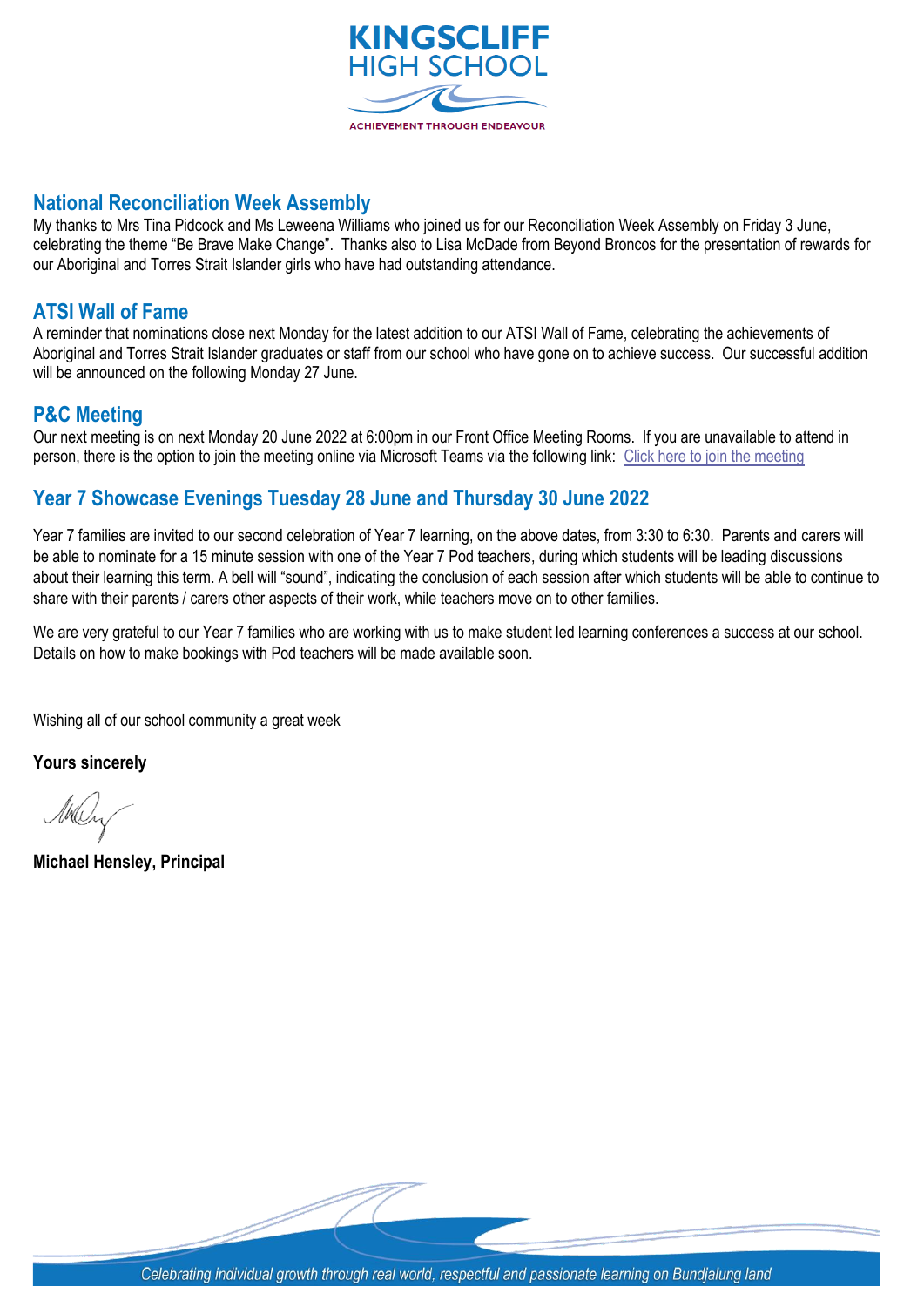

### GENERAL NEWS

#### **P&C Meeting**

On behalf of the P&C President, we would like to invite all Parents & Carers to attend the next P&C Meeting scheduled for

#### **Monday 20 June 2022 at 6:00pm**

This will be a face-to-face meeting held in the Meeting Rooms in the Front Office of Kingscliff High School. If you are unable to attend in person, there is the option to join the meeting online, via the link below.

This meeting can be easily accessed by clicking where it says "click here to join the meeting" under the Microsoft Teams heading below. This link will be accessible from 6:00pm on Monday 20 June 2022.

We look forward to meeting all parents/carers either in person or via the online meeting. All welcome and we look forward to seeing you there!

Microsoft Teams meeting **Join on your computer or mobile app** Click here to join the [meeting](https://teams.microsoft.com/l/meetup-join/19%3ameeting_MzkzMzhjZDUtYTdiNS00ZDE1LTkxNTYtODBlMzExMjYyZGVm%40thread.v2/0?context=%7b%22Tid%22%3a%2205a0e69a-418a-47c1-9c25-9387261bf991%22%2c%22Oid%22%3a%22051aa3a6-c680-4caf-a2da-84ce68970b50%22%7d)



The Uniform shop regular hours are Wednesdays and Fridays 7.45am to 9.30am. The price list can be found here: <https://kingscliff-h.schools.nsw.gov.au/about-our-school/p---c-uniform-shop-and-canteen.html>

#### **P&C Uniform Shop**

- Payment at the P&C Uniform Shop is by cash, cheque, and EFTPOS
- The P&C Uniform Shop is located near our Science block on the left-hand side of the ramp
- For more information, you can contact the Uniform Shop.



Keep up to date with the latest announcements and events happening at Kingscliff High School. Take a moment to like our Facebook page[.https://www.facebook.com/kingscliffhighschool](https://www.facebook.com/kingscliffhighschool)

#### **Kingscliff High School Aboriginal Education Team**

Kingscliff High School Aboriginal Education Team Parent & Community Meeting is scheduled for

#### **Thursday 16 June 2022 at 6pm Venue: KHS School Library**

If you have any questions, please contact the Relieving Aboriginal Education Officer, Simon Chadburn or the Deputy Principal, Dan Matthias.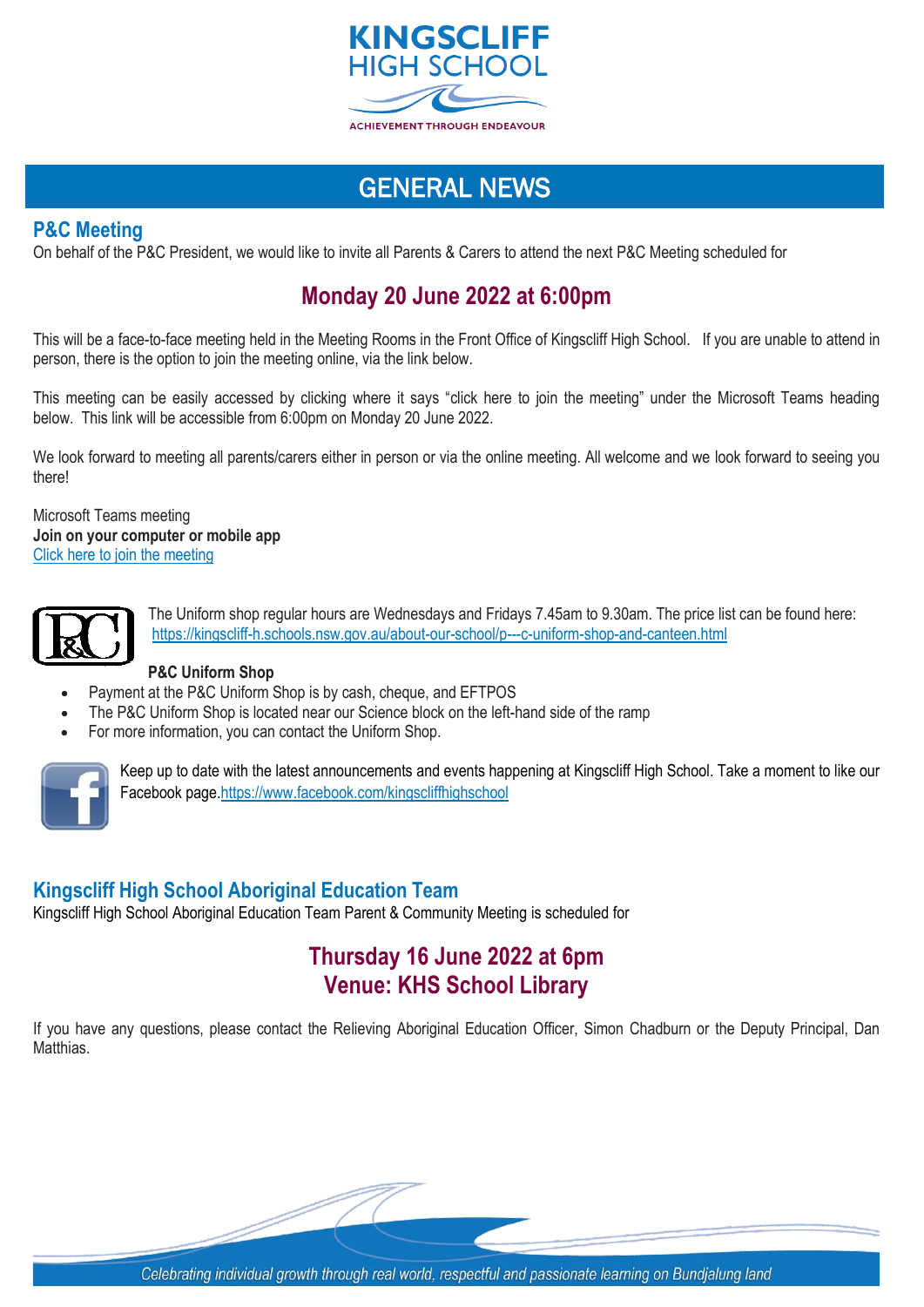

#### **School Debating Team**

Wonderful news as Kingscliff High School returns to face-to-face debating after two years of absence due to circumstances arising from the Coronavirus.

Last week our junior debating team commenced their first round of the Premier's Debating challenge for 2022. The topic for the debate was 'That we abolish school leadership positions like captains, prefects and the SRC. Our Year 9 and 10 team competed against Byron Bay High School and had an outstanding win.

As the negative team they worked collaboratively to put forth some very compelling arguments. Today's team included Jake Spence, Riley Carslaw-Harkins, Bradley Hennekam and Kiki Gonzales. I would like to thank each member for their contributions and encourage them to continue with the same positive attitude in their upcoming debate.

The teams will commence into the second round of the competition later this term against Nimbin High School followed by Richmond River High School, Lismore.

Congratulations to each team and good luck in the next round.

Debating Coach – Ms Connah



## YEAR 7 POD

Year 7 students had an enriching opportunity to engage in a presentation delivered by some of our current Year 11 Army Cadet students from Kingscliff High School. The students were able to ask questions and explore Army Cadet uniforms and equipment. They were very excited about 'what's on offer' and exploring the opportunity to join our local Army Cadet Unit. Pics attached - Year 11 student: Sargent Tomas Bowie, student Marley Renolds, and Jett Courtot.

A huge congratulations to our current Bronze and Silver PBL award recipients. Photo: Caitlyn Alder, Lani McCauley, Isabella Matthias, Mr Hensley, Emilie Halliday, Ceda Sharwood, Ethan McIntosh, Chase Thornton, Jake Bishop.

Zone Cross Country Team – Well done to all Year 7 students who made Far North Coast Cross Country Team. Congratulations to Amara London, Sienna McIntosh, Emily Miles and Eve Hejduk on representing KHS wonderfully.



It has been a busy week with students working on their Banksy Graffiti Stencil Visual Art pieces. Picture includes, Taylor Scutts, Dean Holland, Arjuna Putra.





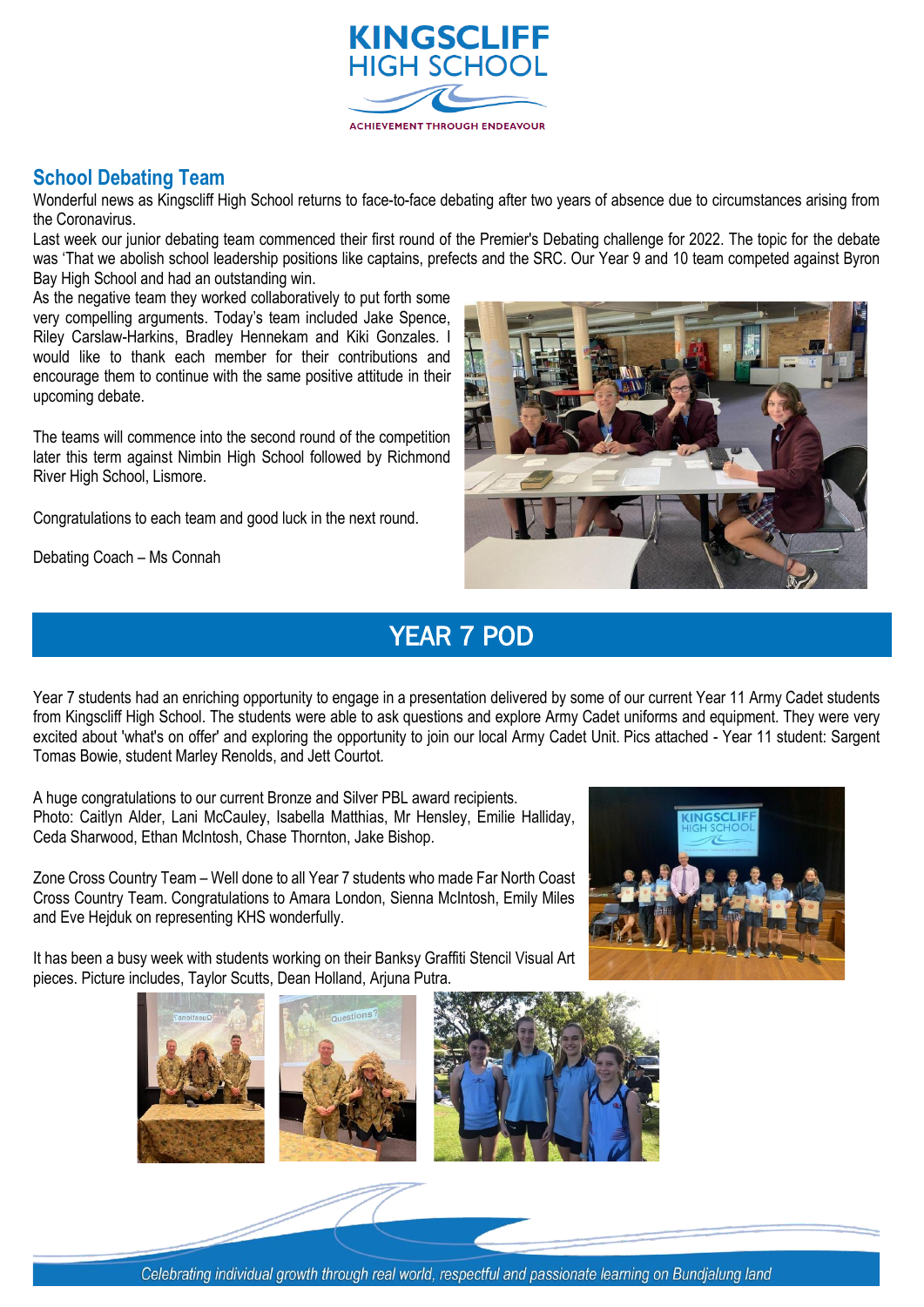

## SPORT NEWS

#### **Far North Coast Cross Country**

Congratulations to the outstanding Kingscliff High School team who took out the Far North Coast School Championship on Friday 3 June by more than 150 points.

It was beautiful weather at Byron Bay High School. Kingscliff High School dominated the events and will now send 28 kids on to the North Coast championship to be run at Grafton on the Tuesday 14 June.

Overall, we had 5 first place results in the 12 year old boys, 14 year old boys, 14 year old girls, 15 year old girls, and 16 year old boys. Well done to Jack Harvey, George Kemmetmuller, Marlee Schaffer, Scarlett George and Jackson Watmough in achieving this impressive result and being named age champions.

In addition, we also had 3 students finish 2nd in their age group and 3 students finish 3rd.

A special mention must also be made about the U16 Boys of Jackson Watmough, Anthony Carlos, Lachlan Morton, Liam Gregoraci, and Patrick Allsopp who finished 1,2,3,4 and 5 in their age group in a clean sweep to KHS.



#### **Kingscliff High School Athletics**

Congratulations to the following students who were named age champions on completion of the Kingscliff High School Athletics Carnival last week

- U12 Jack Harvey, Siena Hoopmann
- U13 Parker Kemister, Macey France
- U14 Kayde Bornholt, Marlee Schaffer
- U15 Will van den Arend, Amelia Ella
- U16 Anthony Carlos, Matilda Willis
- U17 Reuben Maiden, Grace Ella

Congratulations also to Harry Bassingthwaighte and Macey France who dominated the 100m sprint to be crowned King and Queen of the track.

All athletes will now compete at the Far North Coast Athletics carnival on Thursday 16 June. Kingscliff High School would like to wish them all the best of luck



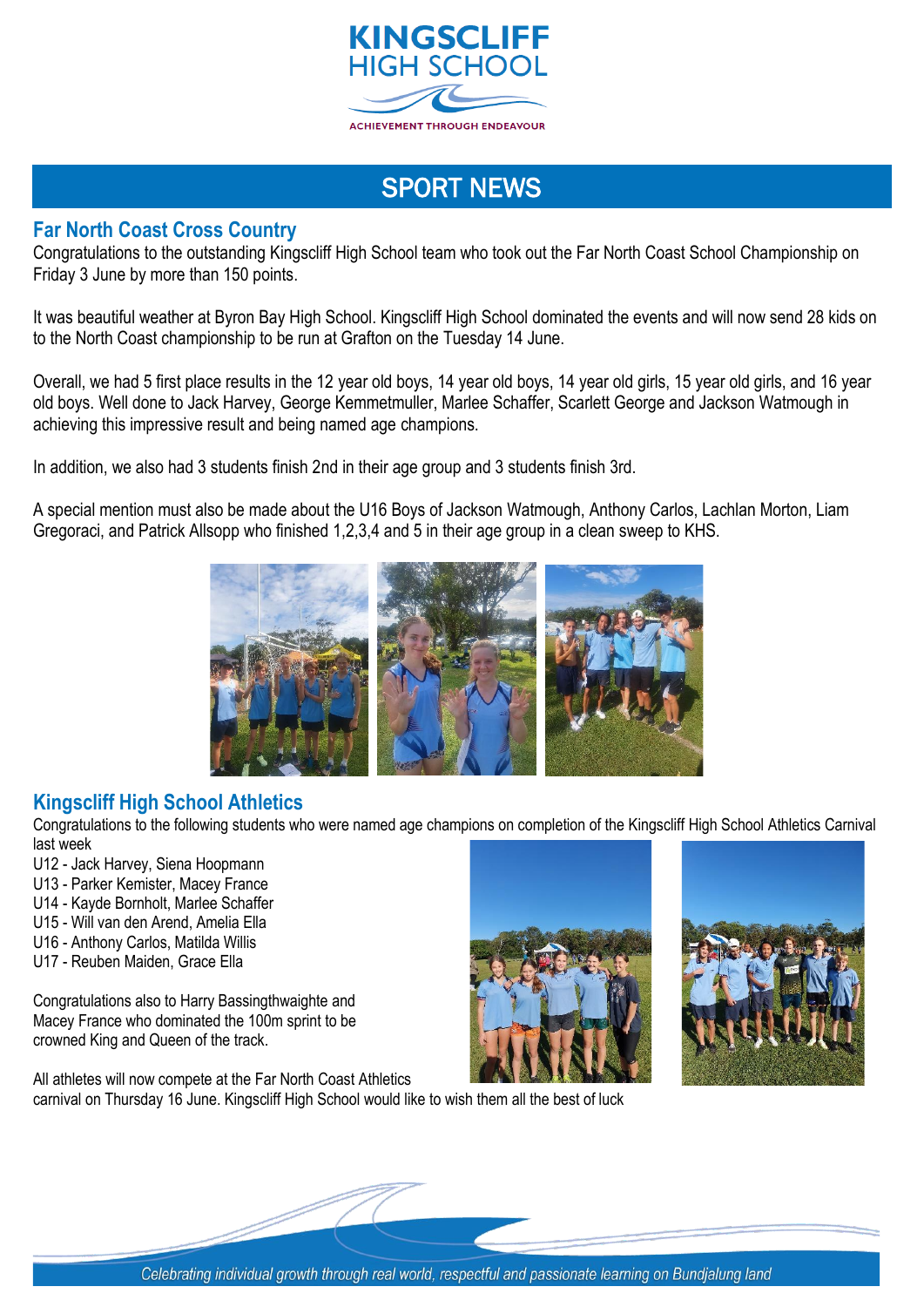

## IMPORTANT DATES TO REMEMBER

| 13 - 17 June                                                                                                                                                                                                                                                                                                                                                                                                                                                                       | Week 8         |
|------------------------------------------------------------------------------------------------------------------------------------------------------------------------------------------------------------------------------------------------------------------------------------------------------------------------------------------------------------------------------------------------------------------------------------------------------------------------------------|----------------|
| <b>Monday 13 June</b><br>Queen's Birthday - Public Holiday<br><b>Tuesday 14 June</b>                                                                                                                                                                                                                                                                                                                                                                                               | Day -<br>Day 6 |
| Take a Stand peer leader training - Year 10<br>North Coast Cross Country - Grafton<br><b>Wednesday 15 June</b><br>Byron Youth Theatre Production "Loves me, Loves Me Not"                                                                                                                                                                                                                                                                                                          | Day 7          |
| Year 7 2023 Pinnacle Program Interviews<br>Year 7 ISTEM Excursion - Seaworld. Bus leaves at 7.45am. Bus returns 4.30pm<br><b>Thursday 16 June</b><br>Year 7 2023 Pinnacle Program Interviews<br>Take a Stand Year 8                                                                                                                                                                                                                                                                | Day 1          |
| FNC Athletics Carnival - Walter Peate Oval, Kingscliff<br>Year 10 Towards RR Program - Periods 2&3 (10.45am - 1.25pm)<br>Aboriginal Education Team Parent & Community Meeting 6pm-7.30pm - School Library<br><b>Friday 17 June</b><br>Take a Stand follow up training (Year 10)<br>Year 10 Meningococcal Vaccination (and any catch ups from Year 7)<br>Wet and Wild Excursion - Sports Lifestyle and Recreation<br>AFL U15 Boys North Coast Final at Fitzroy Oval - Coffs Harbour | Day 2          |
| 20 - 24 June                                                                                                                                                                                                                                                                                                                                                                                                                                                                       | Week 9         |
| <b>Monday 20 June</b><br>P&C Meeting 6:00pm - Meeting Rooms in Front Office and available online via Microsoft Teams<br>Year 10 School to Work Program<br>Poets Out Loud Workshop for Year 8 English 9.30am-11.40am<br>CLC Primary School Athletics Carnival at Walter Peate Oval, Kingscliff                                                                                                                                                                                      | Day 3          |
| <b>Tuesday 21 June</b><br>Year 10 School to Work Program                                                                                                                                                                                                                                                                                                                                                                                                                           | Day: $4$       |
| CLC Primary School Athletics Carnival at Walter Peate Oval, Kingscliff<br><b>Wednesday 22 June</b><br>Year 10 School to Work Program                                                                                                                                                                                                                                                                                                                                               | Day: 5         |
| CLC Primary School Athletics Carnival at Walter Peate Oval, Kingscliff<br><b>Thursday 23 June</b><br>Year 10 School to Work Program<br>Take A Stand (Year 8)<br>Year 10 Towards RR Program - Periods 2&3 (10.45am - 1.25pm)                                                                                                                                                                                                                                                        | Day: $6$       |
| SRC Symposium at Banora Point High School<br><b>Friday 24 June</b><br>Year 10 School to Work Program<br>STEM Maker Fair & Careers Expo - MPU (9am - 12:30pm)<br>T5 Adv & Ext 1 HSC Maths Study Day                                                                                                                                                                                                                                                                                 | Day: 7         |
| History Teachers Association HSC Study Day - Year 12 Ancient History at University of Sydney                                                                                                                                                                                                                                                                                                                                                                                       |                |